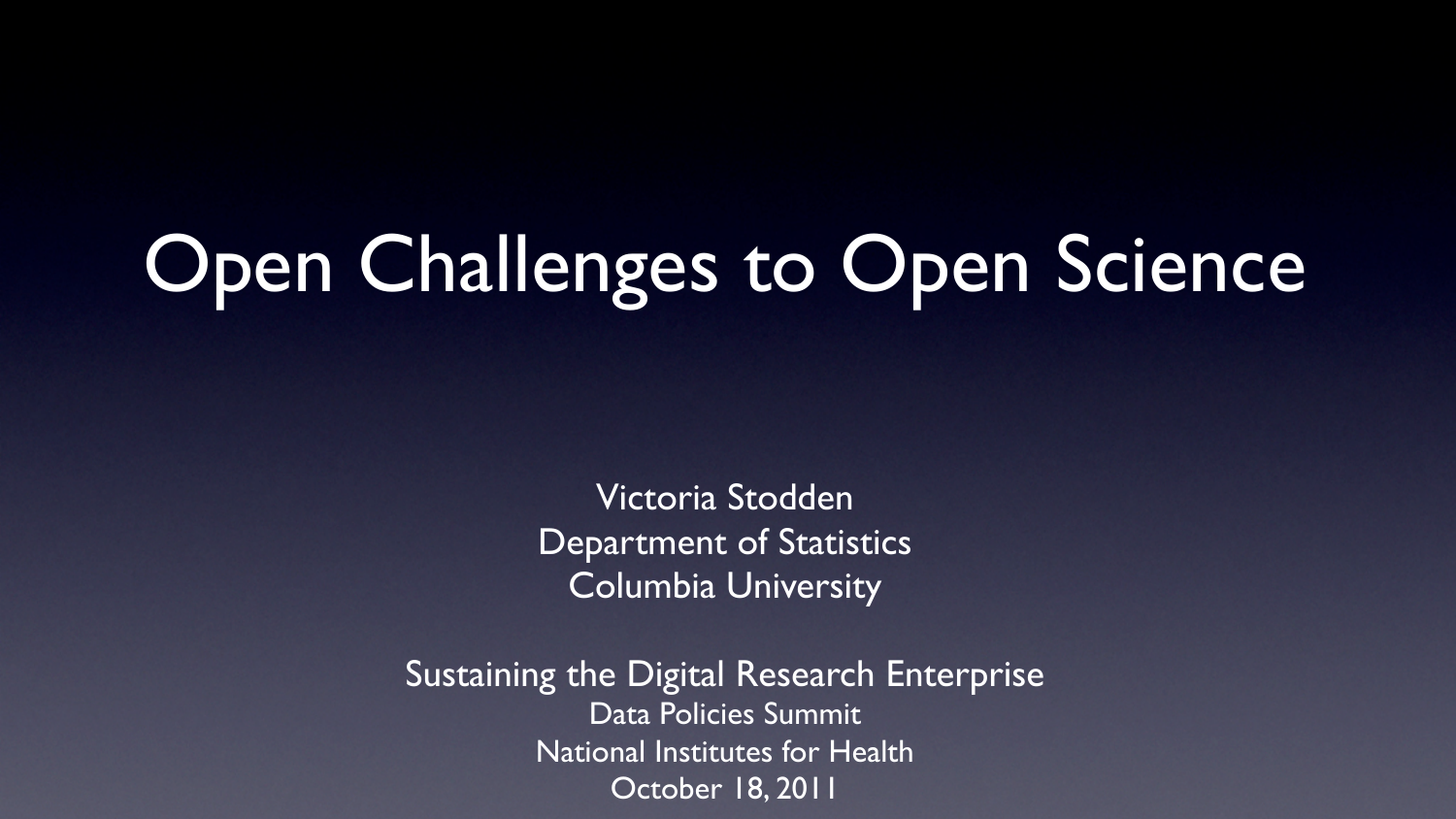### Computation Central to the Scientific Endeavor

| <b>JASA June</b> | <b>Computational Articles</b> | <b>Code Publicly</b> |
|------------------|-------------------------------|----------------------|
| 1996             | 9 of 20                       | $0\%$                |
| 2006             | 33 of 35                      | 9%                   |
| 2009             | 32 of 32                      | 16%                  |
| 2011             | 29 of 29                      | 21%                  |

• Data and code typically not made available at the time of scientific publication, rendering results unverifiable, not reproducible.

➡ A *Credibility Crisis*

rticles Code Publicly Available

| 0%  |
|-----|
| 9%  |
| 16% |
| 21% |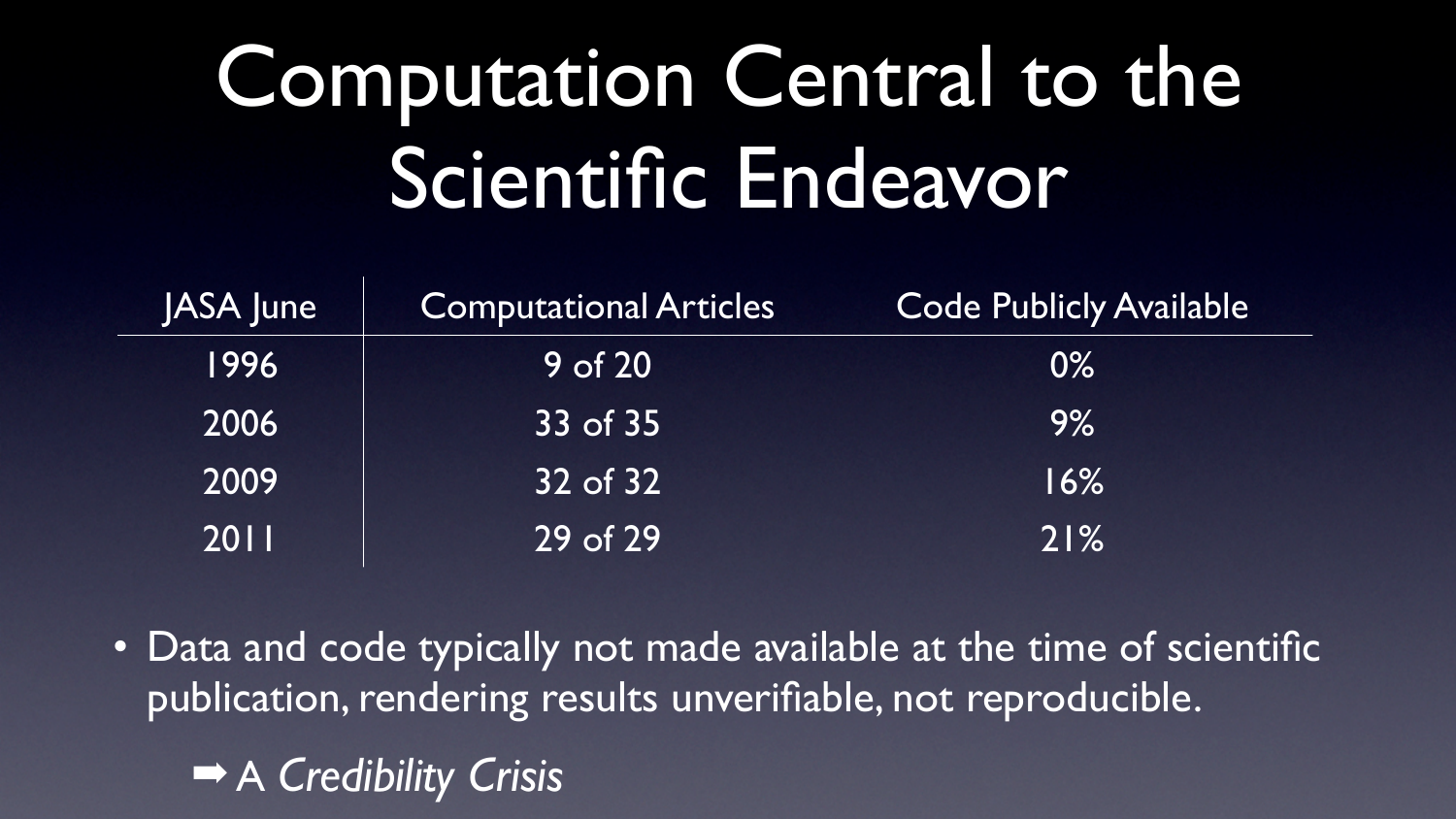### Computational Methods Emerging as Central to the Scientific Enterprise

1.enormous, and increasing, amounts of data collection,

- 600GB each run (HiSeq 2000, 11 days per run),
- 
- Sloan Digital Sky Survey: 8th data release (2010), 49.5TB.

• CMS project at LHC: 300 "events" per second, 5.2M seconds of runtime per year, .5MB per event = 780TB/yr => several PB when data processed,



2.massive simulations of the complete evolution of a physical system, systematically varying parameters, 3.deep intellectual contributions now encoded in software.

•  $\sim$  3TB/yr genome sequence data:  $\sim$  1000 sequencers running full time producing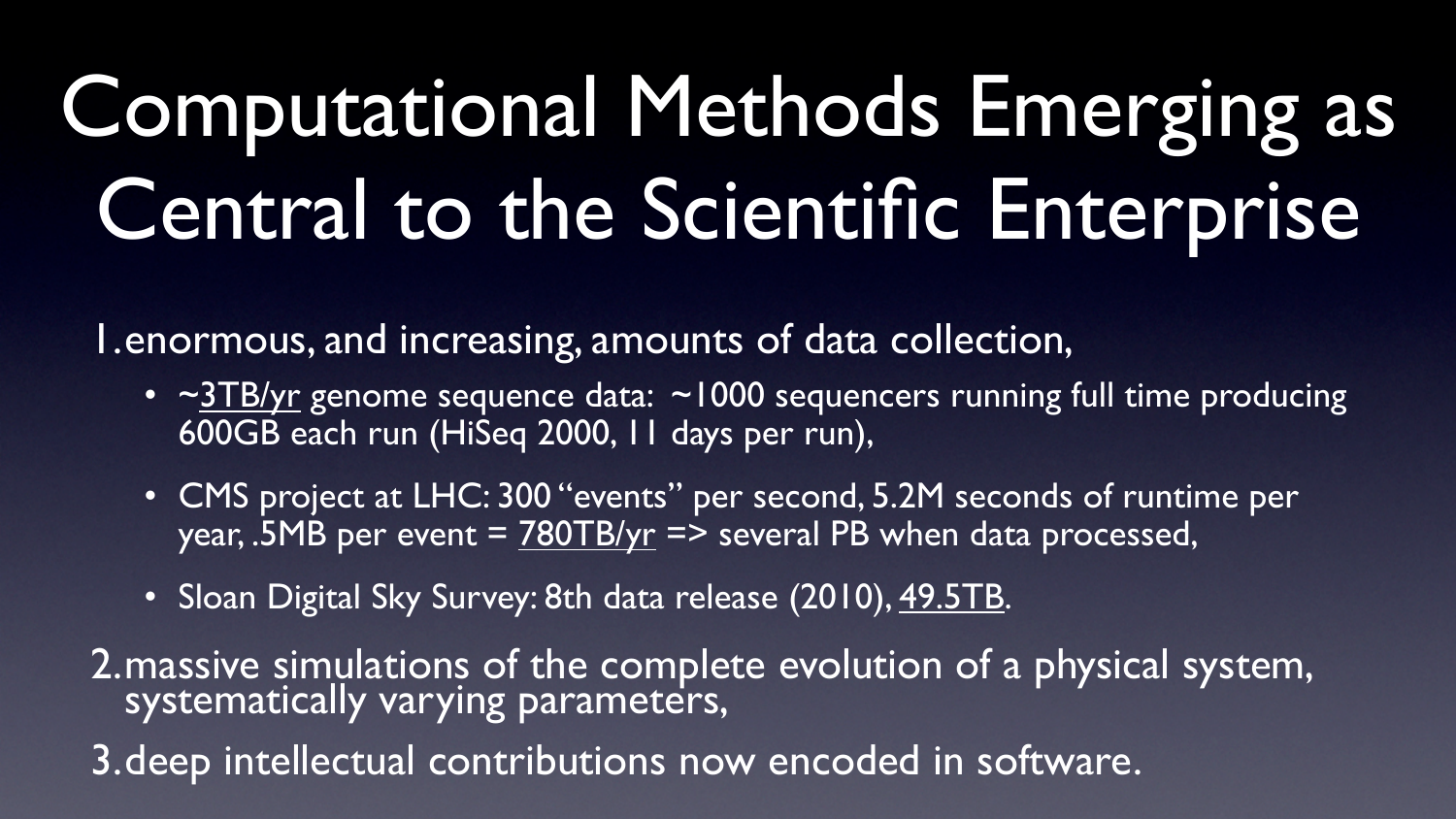## Updating the Scientific Method

Donoho and others argue that computation presents only a *potential* third branch of the scientific method: - Branch 1 (deductive): mathematics, formal logic, - Branch 2 (empirical): statistical analysis of

- 
- controlled experiments,
- Branch 3? (computational): large scale simulations.

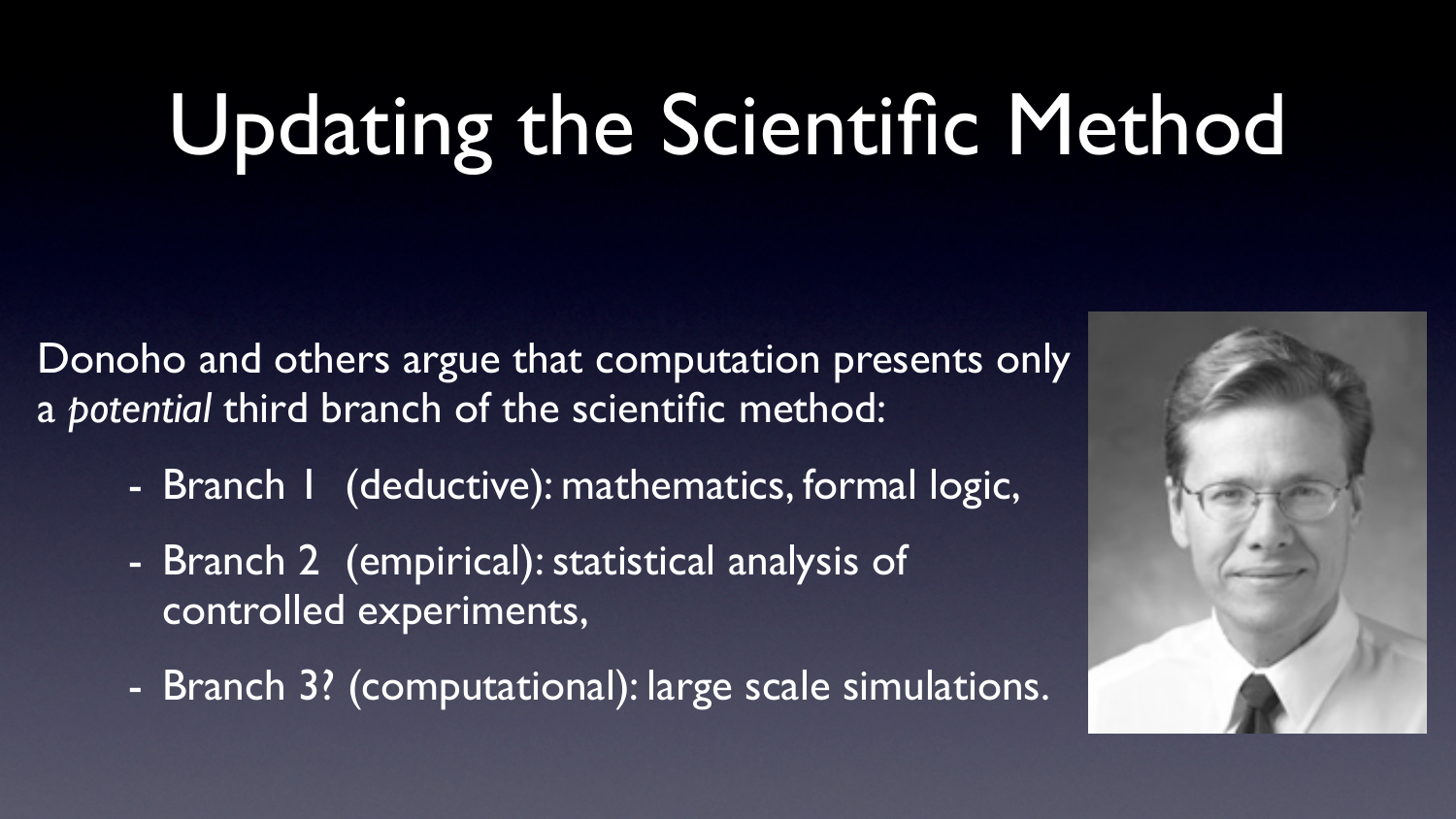## The Ubiquity of Error

- The central motivation for the scientific method is to root out error:
	- Deductive branch: the well-defined concept of the proof,
	- Empirical branch: the machinery of hypothesis testing, structured communication of methods and protocols.
- Computational science as practiced today does not generate reliable knowledge.
- See e.g. Ioannidis, "Why Most Published Research Findings are False," PLoS Med, 2005.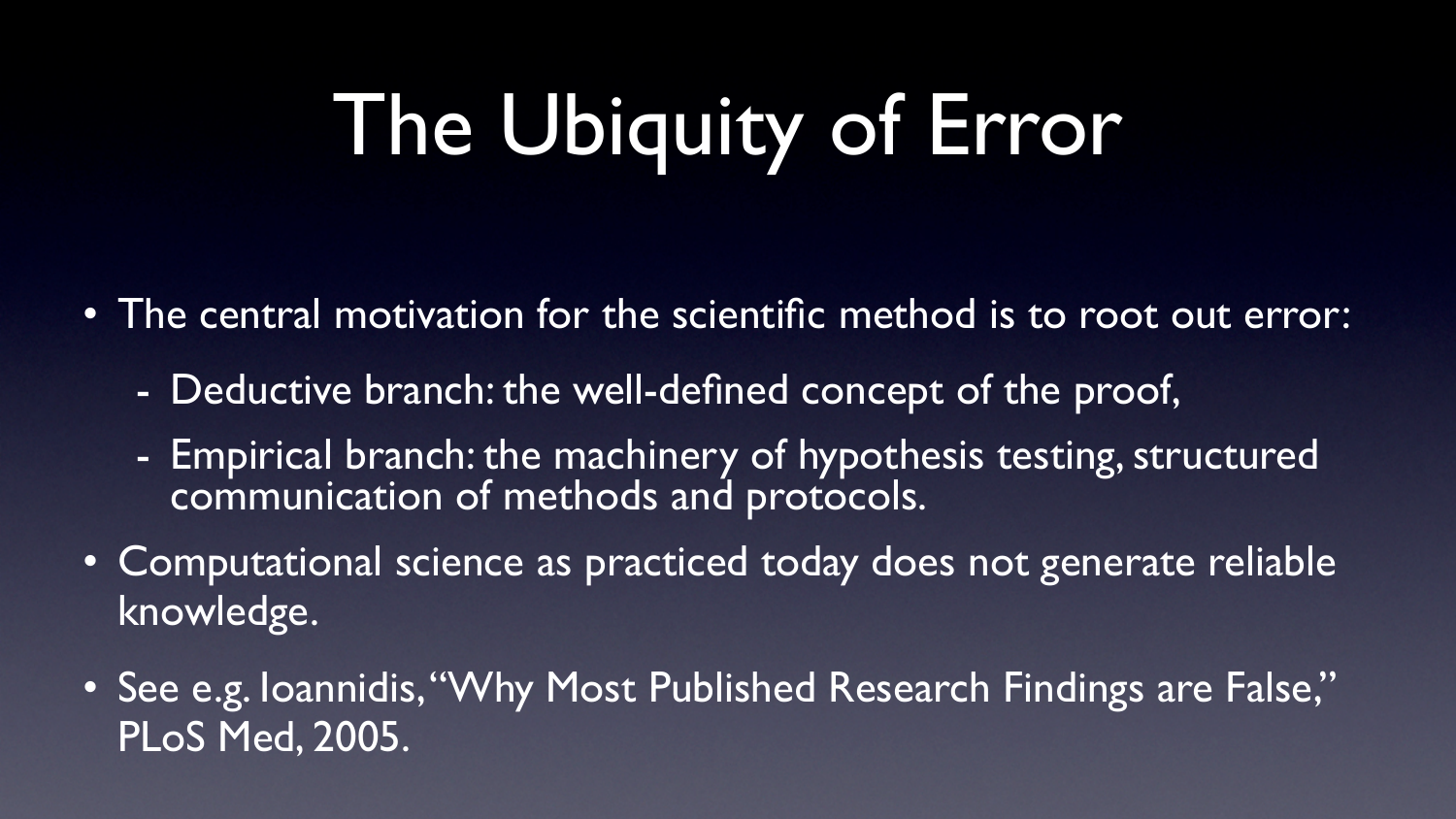### Framing Principle for Scientific Communication: *Reproducibility*

• "The idea is: An article about computational science in a scientific publication is *not* the scholarship itself, it is merely *advertising* of the development environment and the complete set of instructions which

- scholarship. The actual scholarship is the complete software generated the figures." David Donoho, 1998.
- independently verify the result.
- sharing.

• *(simple) definition*: a result is reproducible if a member of the field can

• *Side Effect*: Reproducibility is a scoping mechanism for data and code

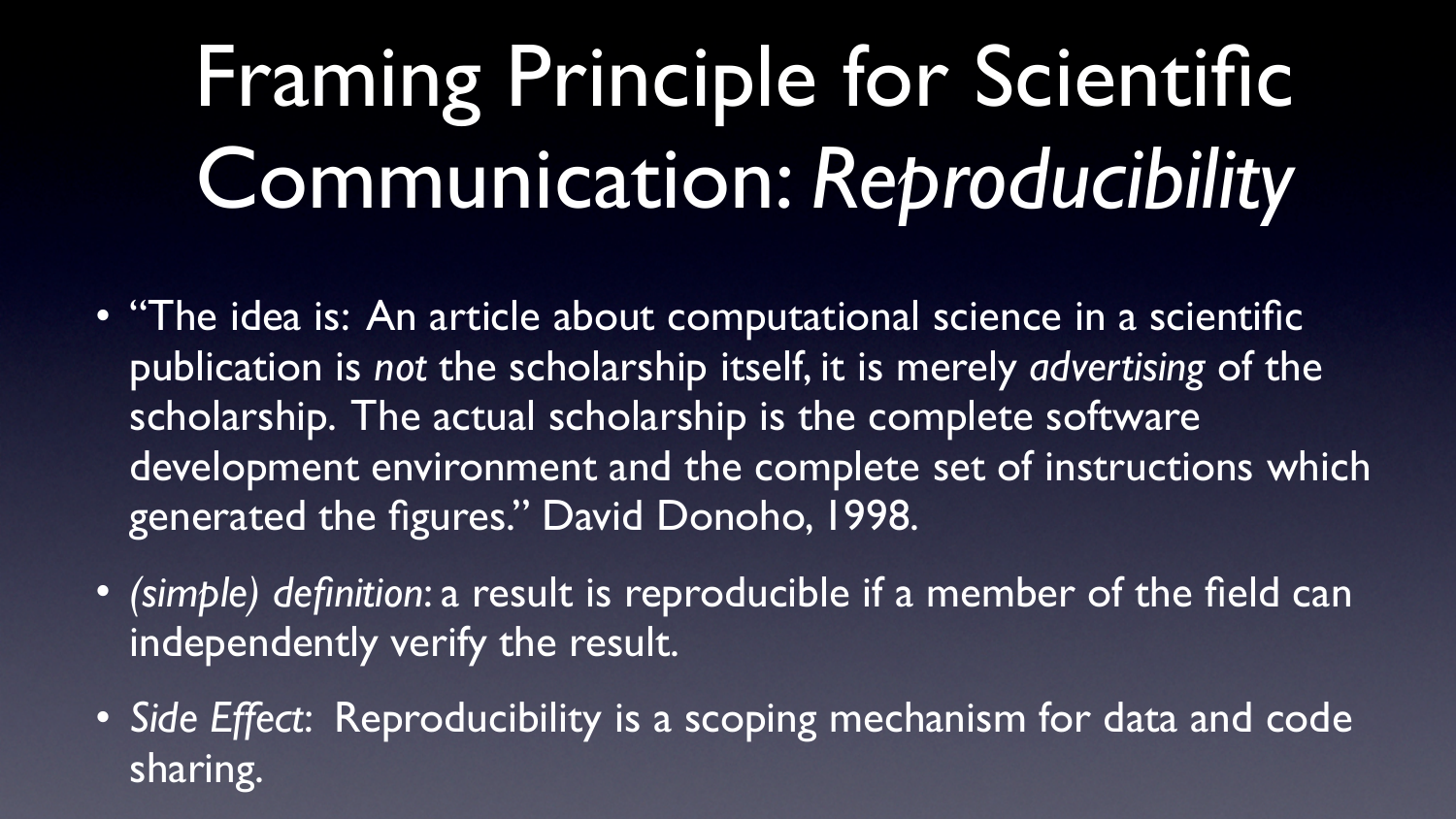### The Challenges of Implementation

- Interlocking set of incentives that influence scientific output: • journal and publication requirements,
- - grant and funding agency requirements,
	- patents and financial incentives,
	- institutional expectations (hiring, promotion, awards),
	- requirements of scientific integrity.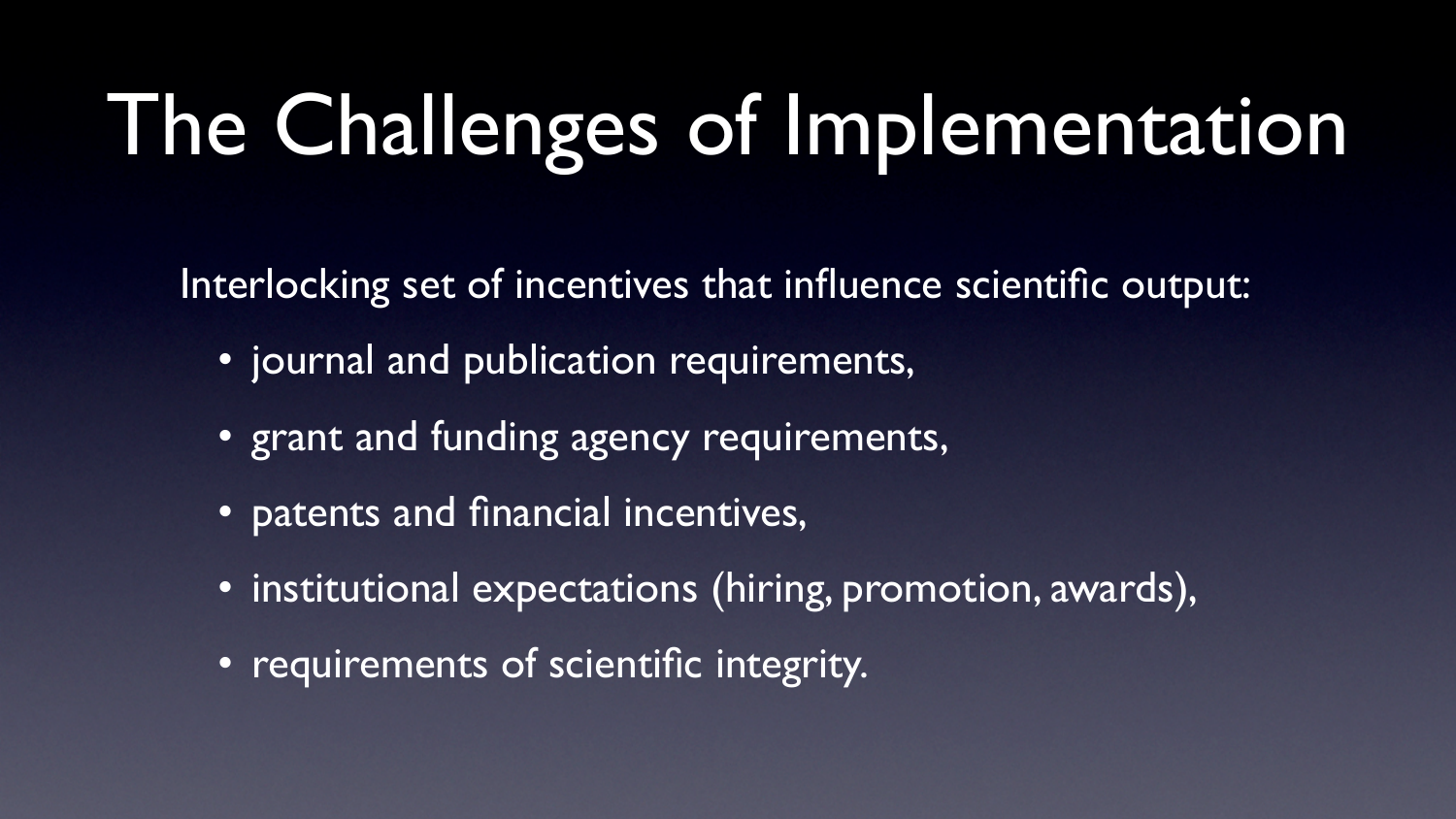## Journal Requirements

Stated Policy, Summer 2011 Proportion requiring data 13.5% Proportion requiring code 6.5% Proportion requiring supplemental materials 1998-1999 Proportion Open Access 21.8%

### Computational Science Journals (Stodden and Guo)

N=170; journals classified using Web of Science classifications.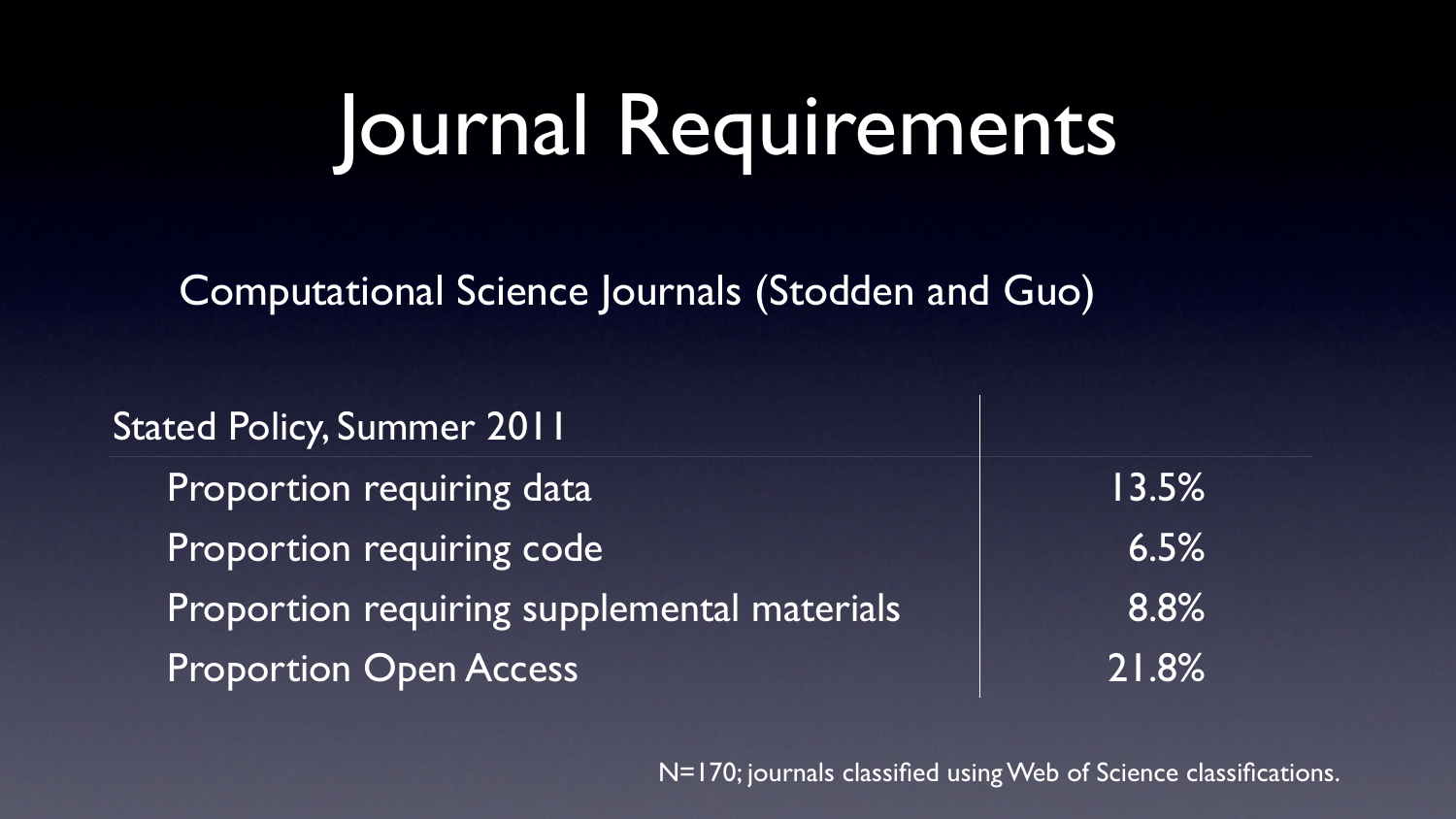## Barriers to Journal Policy Making

- Standards for code and data sharing,
- Meta-data, archiving, re-use, documentation, sharing platforms,
- Review, who checks replication,
- Burdens on authors, especially less technical authors,
- Evolving, early research; when to publish,
- Business concerns, attracting the best papers.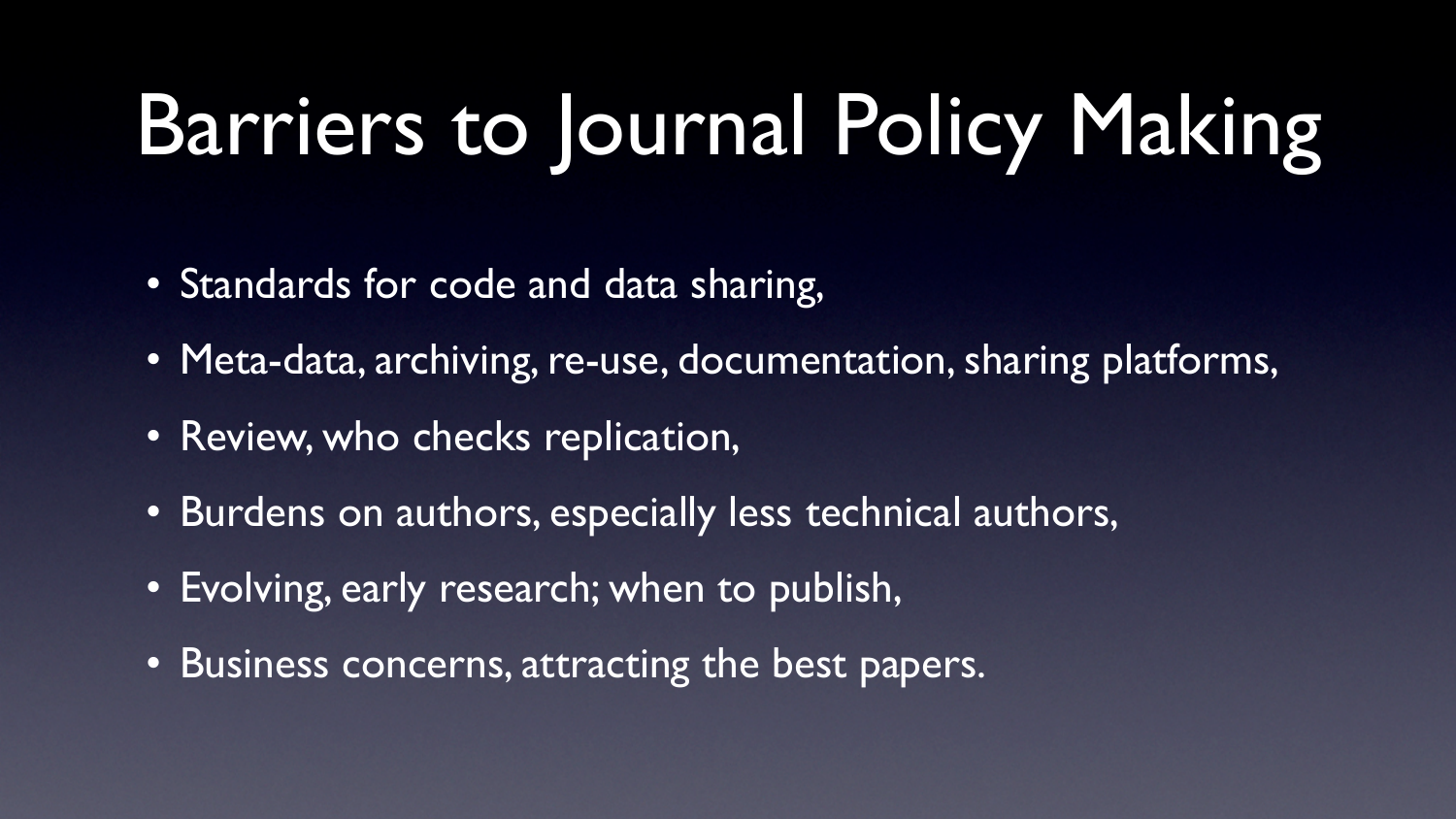# Funding Agency Policy

• NSF grant guidelines:

"NSF ... expects investigators to share with other researchers, at no more than incremental cost and within a reasonable time, the data, samples, physical collections and other supporting materials created or gathered in the course of the work. It also encourages grantees to share software and inventions or otherwise act to make the innovations they embody widely useful and usable." (2005 and earlier)

• NIH (2003): "The NIH endorses the sharing of final research data to serve these and other important scientific goals. The NIH expects and supports the timely release and sharing of final research data from NIH-supported studies for use by other researchers." (>\$500,000, include data sharing plan)



- NSF peer-reviewed Data Management Plan (DMP), January 2011.
-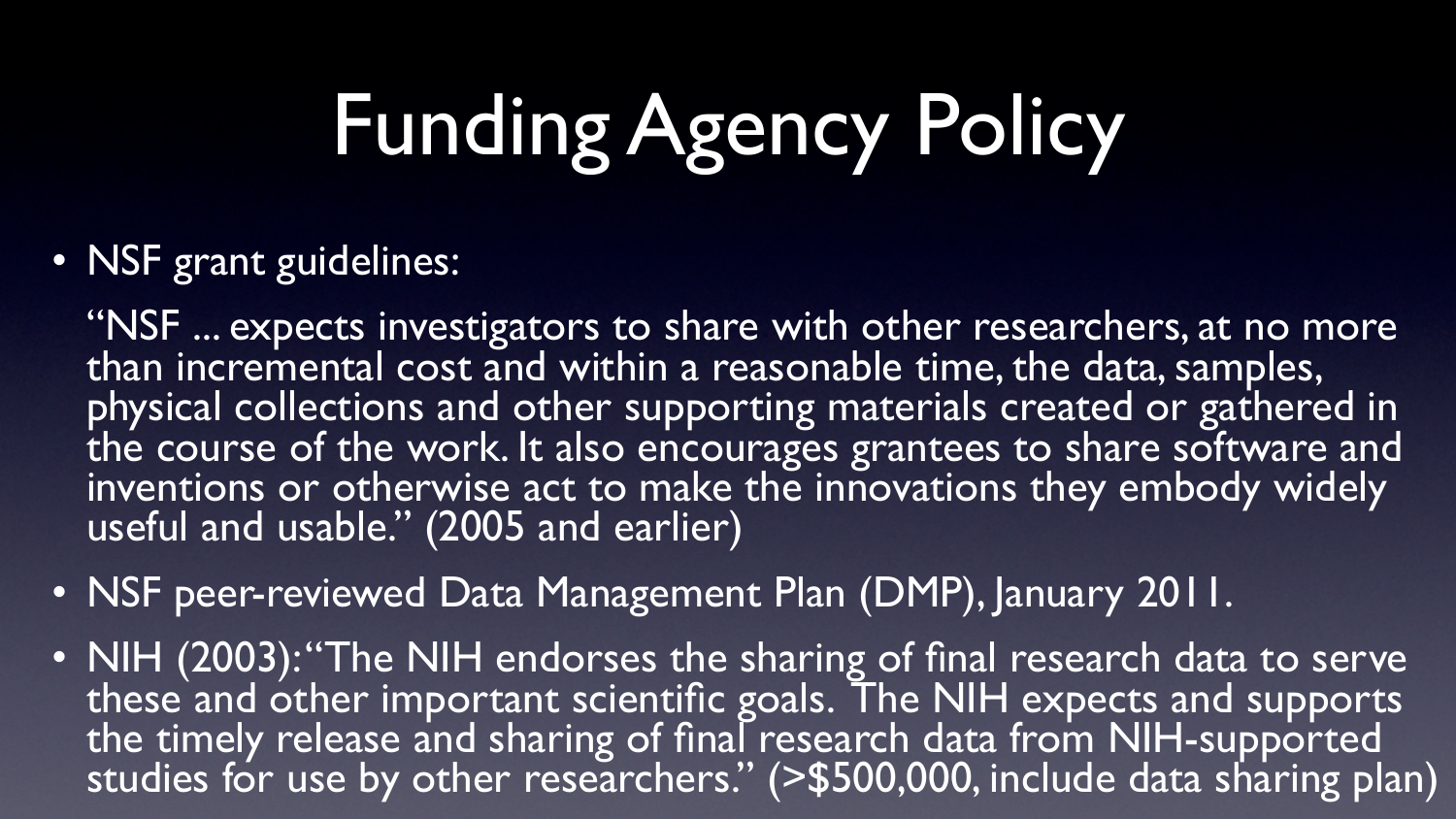## NSF Data Management Plan

"Proposals submitted or due on or after January 18, 2011, must include a supplementary document of no more than two pages labeled "Data Management Plan". This supplementary document should describe how the proposal will conform to NSF policy on the dissemination and sharing of research results." [\(http://www.nsf.gov/](http://www.nsf.gov/bfa/dias/policy/dmp.jsp) [bfa/dias/policy/dmp.jsp](http://www.nsf.gov/bfa/dias/policy/dmp.jsp))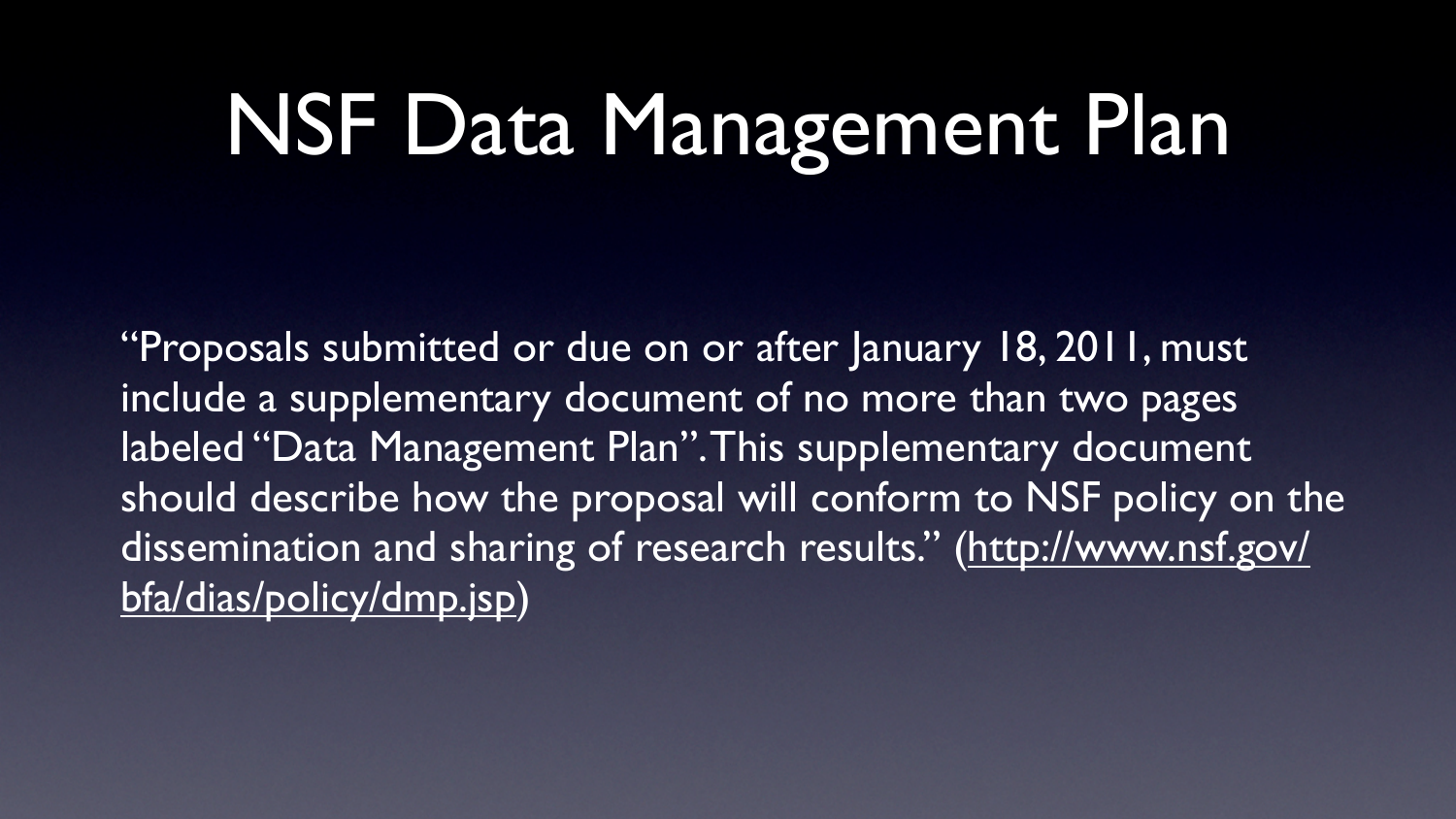# NSF Data Management Plan

• But, "Investigators are expected to share with other researchers, at no more than incremental cost and within a reasonable time, the primary data, samples, physical collections and other supporting materials created or gathered in the course of work under NSF grants. Grantees are expected to encourage and facilitate such sharing. Privileged or confidential information should be released only in a form that protects the privacy of individuals and subjects involved." [\(http://www.nsf.gov/pubs/policydocs/pappguide/nsf11001/](http://www.nsf.gov/pubs/policydocs/pappguide/nsf11001/aag_6.jsp#VID4)

- 
- [aag\\_6.jsp#VID4\)](http://www.nsf.gov/pubs/policydocs/pappguide/nsf11001/aag_6.jsp#VID4)

• No requirement or directives regarding data openness specifically.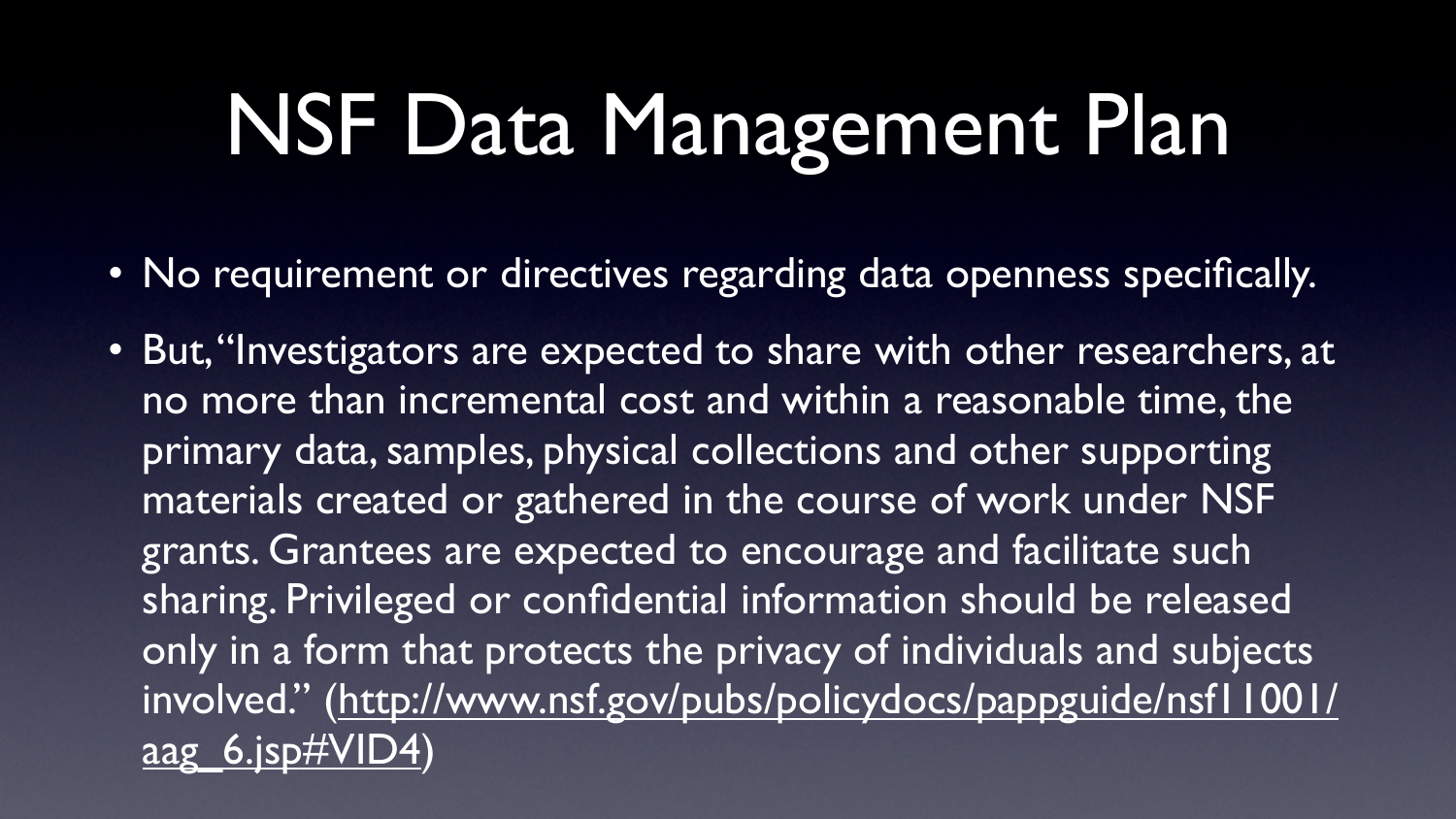

### INSTITUTE OF MEDICINE OF THE NATIONAL ACADEMIES

### **ABOUT THE IOM**

**REPORTS** 

**Browse History** 

### **Activity**

### Review of Omics-Based Tests for Predicting Patient **Outcomes in Clinical Trials**

| Type:   | <b>Consensus Study</b>                     |
|---------|--------------------------------------------|
| Topics: | <b>Biomedical and Health Research, Hea</b> |
| Boards: | Board on Health Care Services              |

### **Activity Description**

An IOM committee will review the published literature to identify appropriate evaluation criteria for tests based on "omics" technologies (e.g. genomics, epigenomics, proteomics, metabolomics) that are used as predictors of clinical outcomes. The committee will recommend an evaluation process for determining when predictive tests based on omics technologies are fit for use as a basis for clinical trial design, including stratification of patients and response to therapy in clinical trials. The committee will identify criteria important for the analytical validation, qualification, and utilization components of test evaluation.

The committee will apply these evaluation criteria to predictive tests used in three cancer clinical trials conducted by Duke University investigators (NCT00509366 NCT00545948 NCT00636441) For example

### **ACTIVITIES**

Bookmark this Page | | Print | | | E-mail | | | | | | |

alth Services, Coverage, and Access

**ShareThis**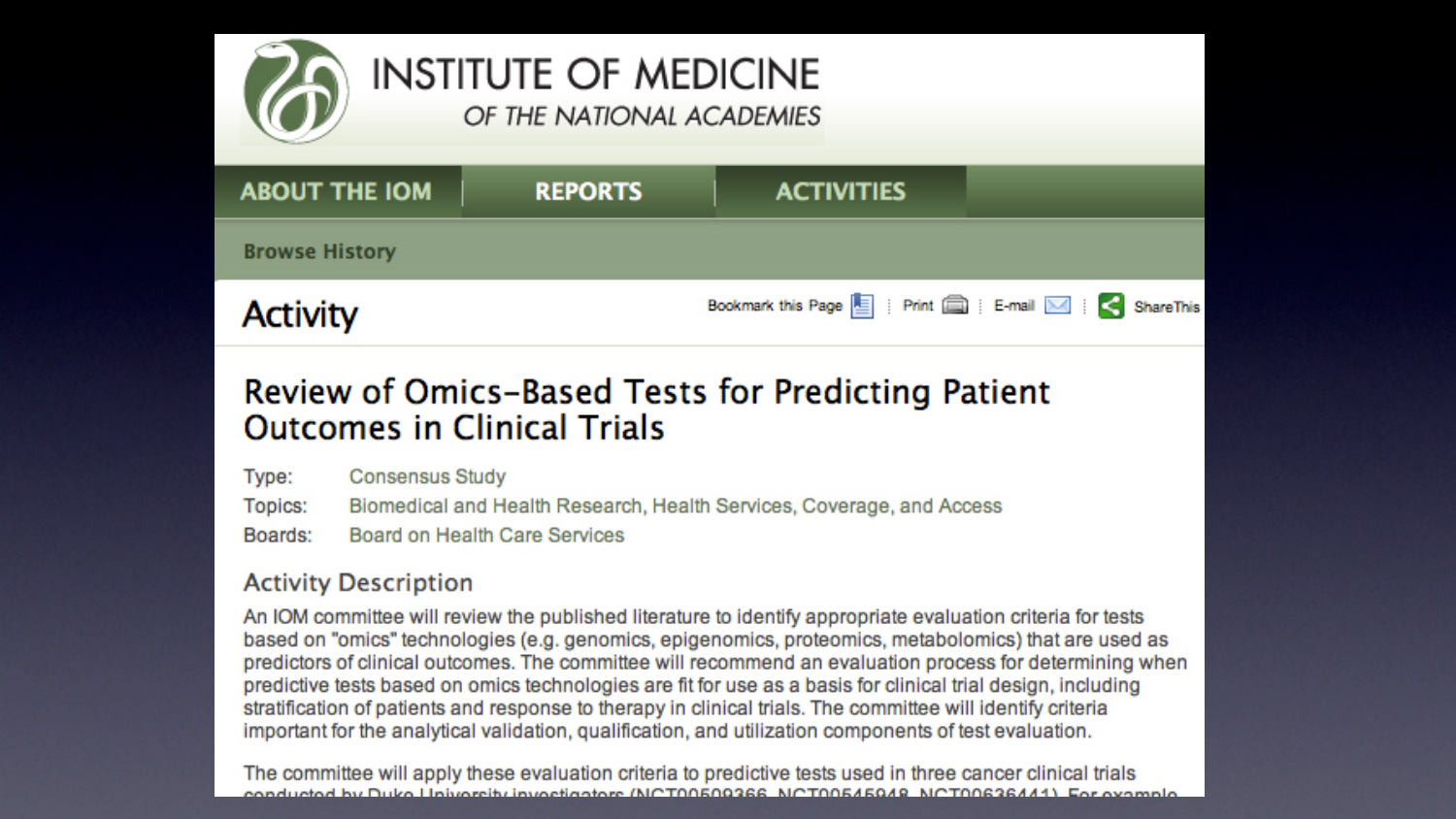Excerpt: Letter to Varmus "We strongly urge that the clinical trials in question ... be suspended until a fully independent review is conducted of both the clinical trials and of the evidence and predictive models being used to make cancer treatment decisions. For this to happen, sufficiently detailed data and annotation must be made available for review. The data should be sufficiently documented for provenance to be assessed (as both gene and sample mislabeling have been documented in these data), and the computer code used to predict which drugs are suitable for particular patients must be made available to allow an independent group of expert genomic data analysts to assess its validity and reproducibility using the data supplied." (July, 2010)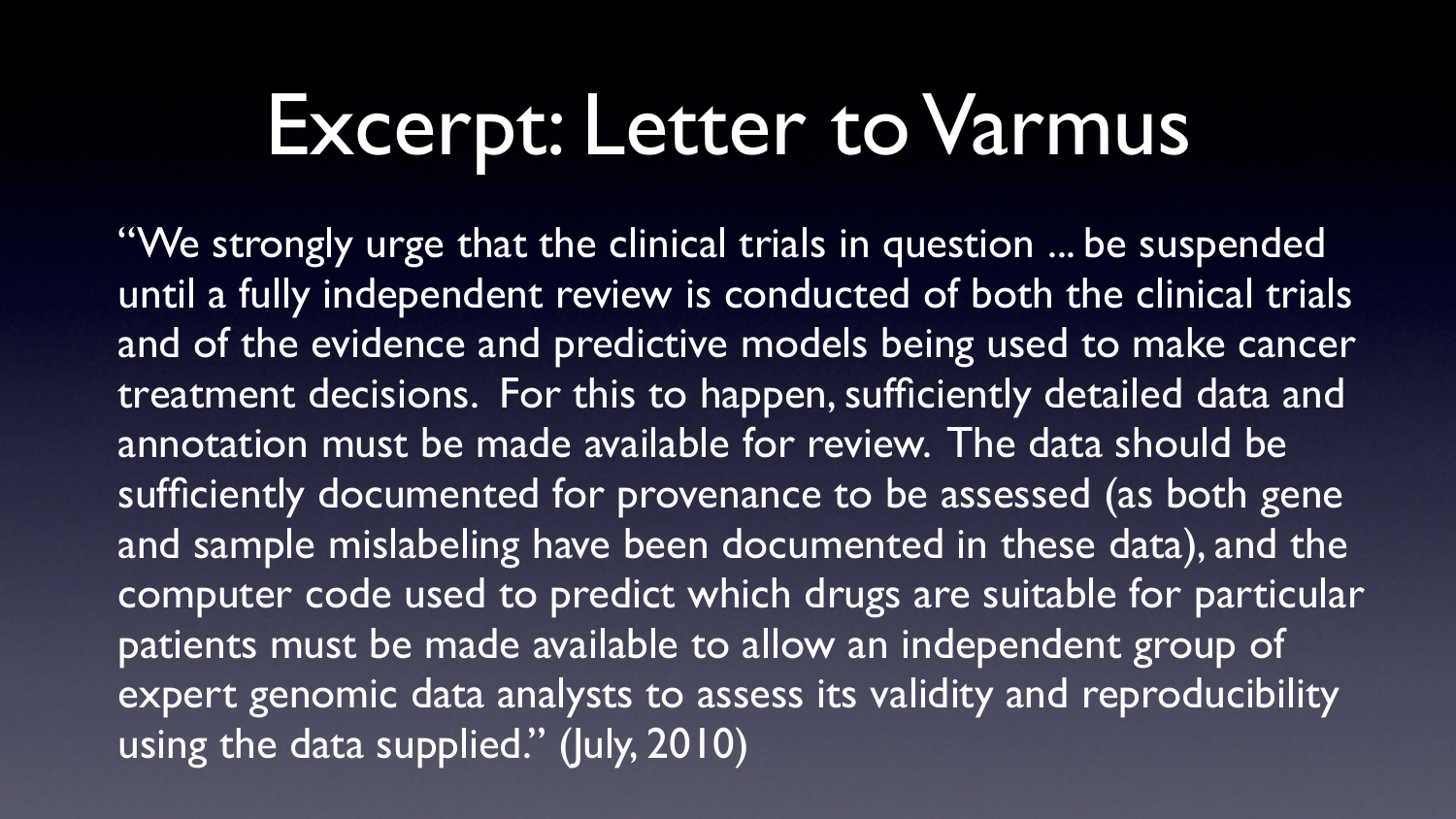### Patents: Bayh-Dole Act

- Bayh-Dole Act (1980), designed to promote the transfer of academic discoveries for commercial development, via licensing of patents.
- Legislators blind to the coming digital revolution, impact on software and algorithm patenting. Tech Transfer Offices and code release.
- Implications for science as a disruptor of openness norms:
	-
	-
	- patents => delay in revealing code, or closed code, • I assert Bilski => obfuscation of methods submitted for patents, • (aside from altering a scientist's incentives toward commercial ends).



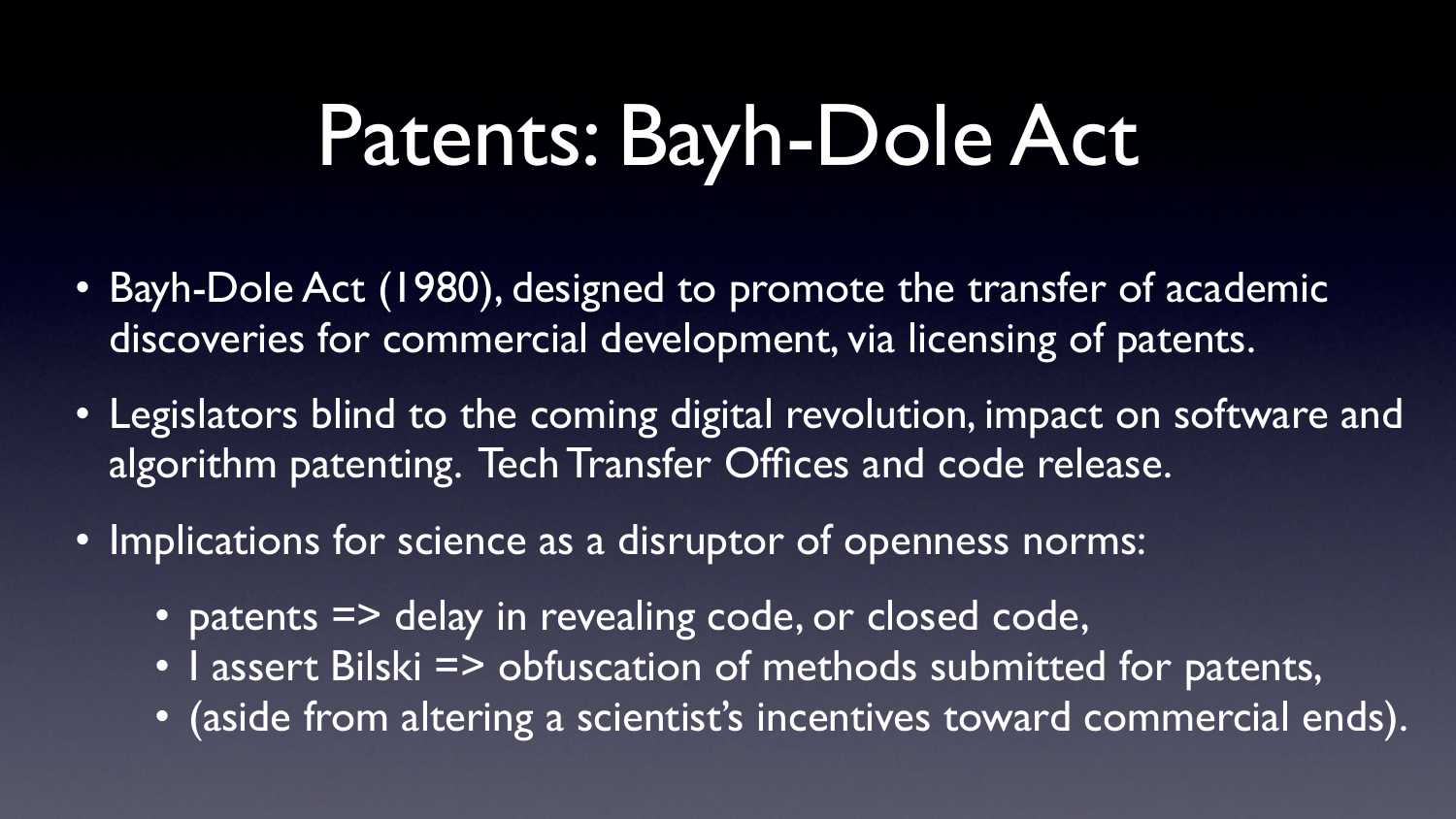### Institutional Expectations



"Behind one door is tenure - behind the other is flipping burgers at McDonald's."

Copyright © 2003 David Farley, d-farley@ibiblio.org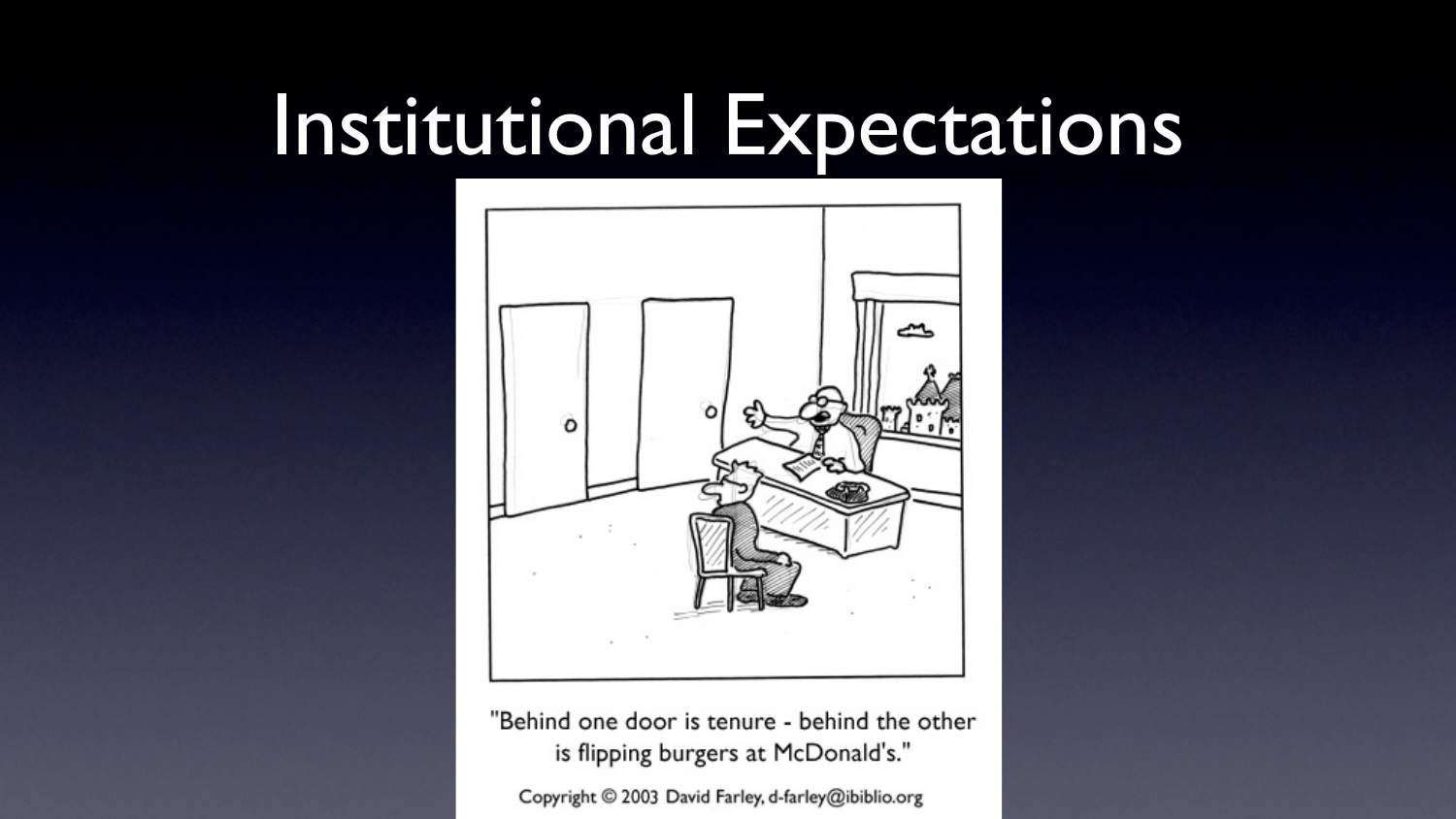# Barriers to Data and Code Sharing in Computational Science

Survey of Machine Learning Community, NIPS (Stodden, 2010):

| Code |                                       | Data       |
|------|---------------------------------------|------------|
| 77%  | Time to document and clean up         | 54%        |
| 52%  | Dealing with questions from users     | 34%        |
| 44%  | Not receiving attribution             | 42%        |
| 40%  | Possibility of patents                | <b>COL</b> |
| 34%  | Legal Barriers (ie. copyright)        | 41%        |
| ۳    | Time to verify release with admin     | 38%        |
| 30%  | Potential loss of future publications | 35%        |
| 30%  | Competitors may get an advantage      | 33%        |
| 20%  | Web/disk space limitations            | 29%        |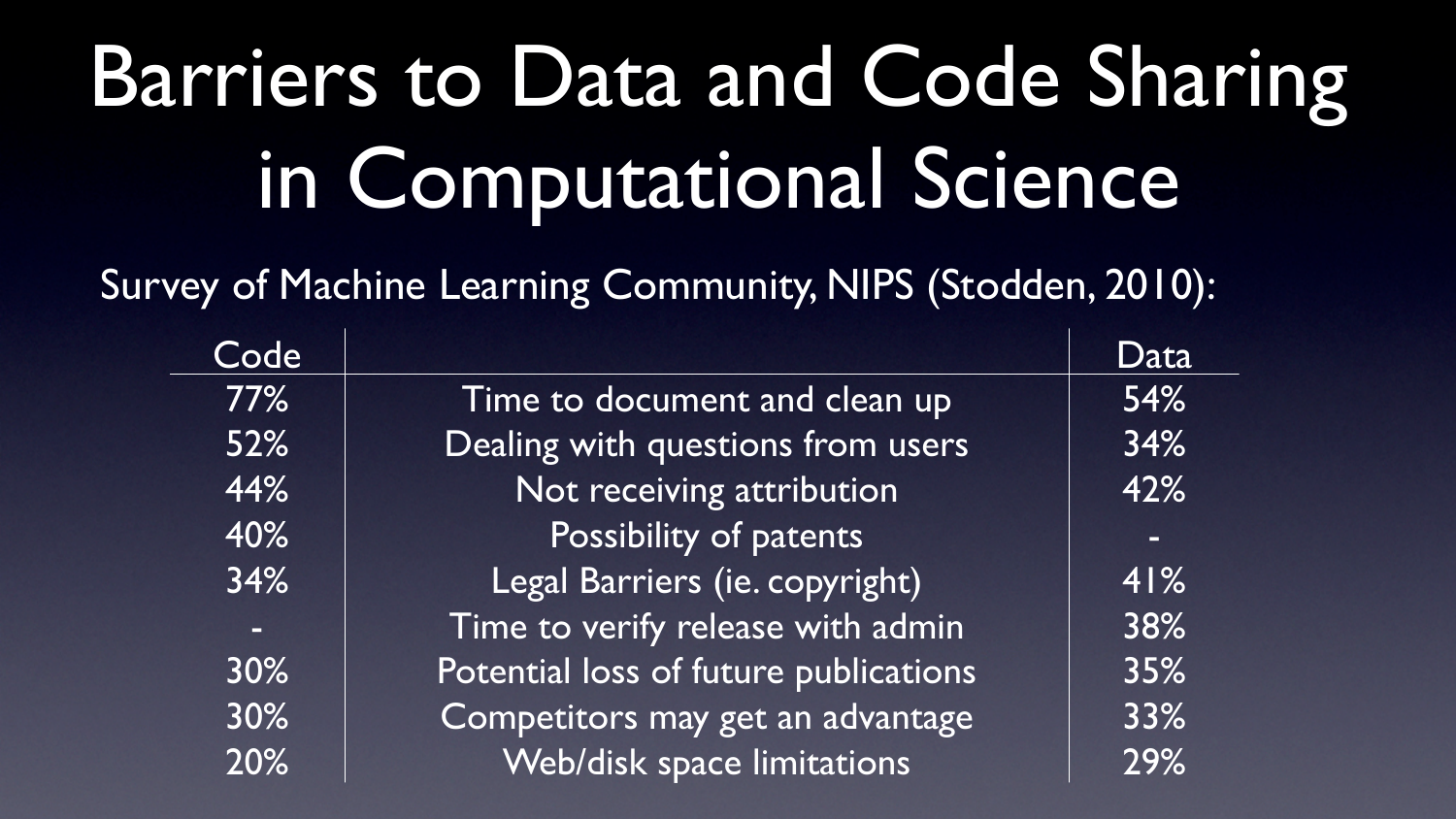### The Reproducibility Movement: Broad Grassroots Efforts

- AMP 2011 ["Reproducible Research: Tools and Strategies for Scientific Computing"](http://www.mitacs.ca/events/index.php?option=com_content&view=article&id=214&Itemid=230&lang=en)
- AMP / ICIAM 2011 ["Community Forum on Reproducible Research Policies"](http://kingkong.amath.washington.edu/rrforum/)
- SIAM Geosciences 2011 ["Reproducible and Open Source Software in the Geosciences"](http://meetings.siam.org/sess/dsp_programsess.cfm?SESSIONCODE=11823)
- [ENAR International Biometric Society](http://www.enar.org/meetings.cfm) 2011: Panel on Reproducible Research
- AAAS 2011: ["The Digitization of Science: Reproducibility and Interdisciplinary Knowledge Transfer"](http://stanford.edu/~vcs/AAAS2011/)
- SIAM CSE 2011: ["Verifiable, Reproducible Computational Science"](http://meetings.siam.org/sess/dsp_programsess.cfm?SESSIONCODE=11844)
- Yale 2009: [Roundtable on Data and Code Sharing in the Computational Sciences](http://www.stanford.edu/~vcs/Conferences/RoundtableNov212009/)
- [ACM SIGMOD conferences](http://www.sigmod2010.org/calls_papers_sigmod_research_repeatability.shtml)

- NSF/OCI report on Grand Challenge Communities (Dec, 2010)
- IOM ["Review of Omics-based Tests for Predicting Patient Outcomes in Clinical Trials"](http://www.iom.edu/Activities/Research/OmicsBasedTests.aspx)



•

...